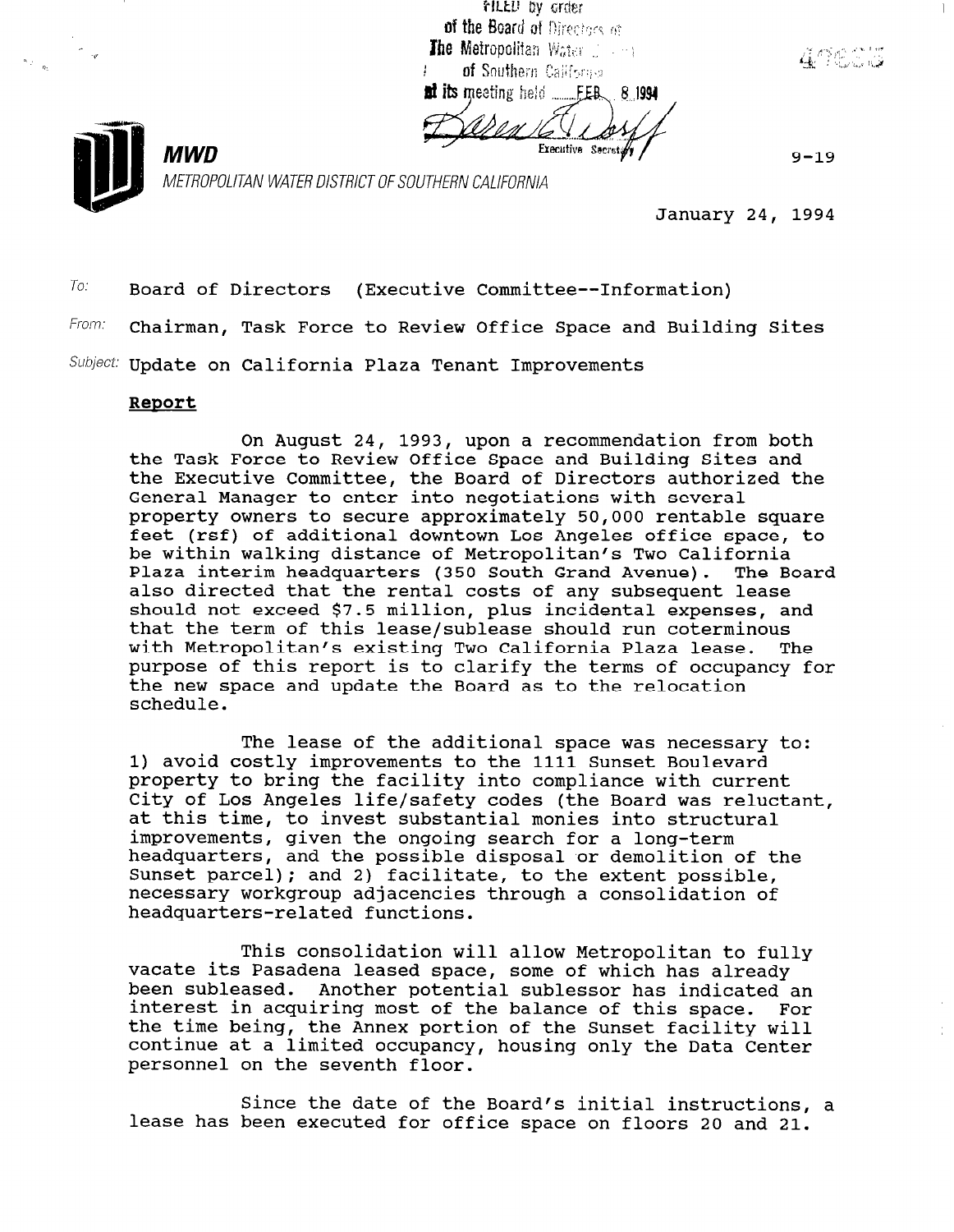Board of Directors  $-2$  - January 24, 1994

 $\begin{array}{ccccc} \alpha_{1} & & & \tau & \delta \\ \alpha_{2} & & & \tau & \delta \end{array}$ 

Space was also secured, under favorable terms, within the ground-level plaza of the Two California Plaza facility, for a total of 58,000 rsf. Tenant improvements to ready the new space for occupancy were initiated on January 3, 1994, as well as a limited remodeling of the 18th floor to accommodate the relocation of the Credit Union and better utilize the total floor area.

Relocation of the following work groups and facilities will begin in April 1994:

| Ground<br><b>Floor</b> | Mail Room<br>Employee Lunchroom, with the ability<br>to accommodate catered hot-entrees.                                                        |
|------------------------|-------------------------------------------------------------------------------------------------------------------------------------------------|
| $Floor 18 -$           | Building Services<br>Office Services<br>Credit Union                                                                                            |
| Floor 20               | Operations Division<br>Centralized Control Tech Room<br>Graphics (most of this work group has<br>already been relocated to California<br>Plaza) |
| $Floor 21 -$           | Personnel Division<br>Training Rooms<br>Employee Association<br>Contral Library                                                                 |

Two California Plaza's building management, on behalf of Metropolitan, has already retained Illig Construction to complete the tenant improvements at a guaranteed maximum price of \$2.5 million.

Information Systems Maintenance Tech Room

Most of these costs will be covered by the tenant most of these costs will be covered by the tenant tmprovement allowance, nowever, metropolitan has some uniq tenant improvement needs due to the nature of the workgroups and facilities being relocated to Two California Plaza. The Operations and Personnel Divisions have a higher than average proportion of closed offices. The training rooms and the proportion of closed offices. The training rooms and the Credit Union will require the construction of custom facilities, and utilization of the ground floor location for the lunchroom will require above-standard building features, such as separate electrical and HVAC systems, to comply with existing building codes.